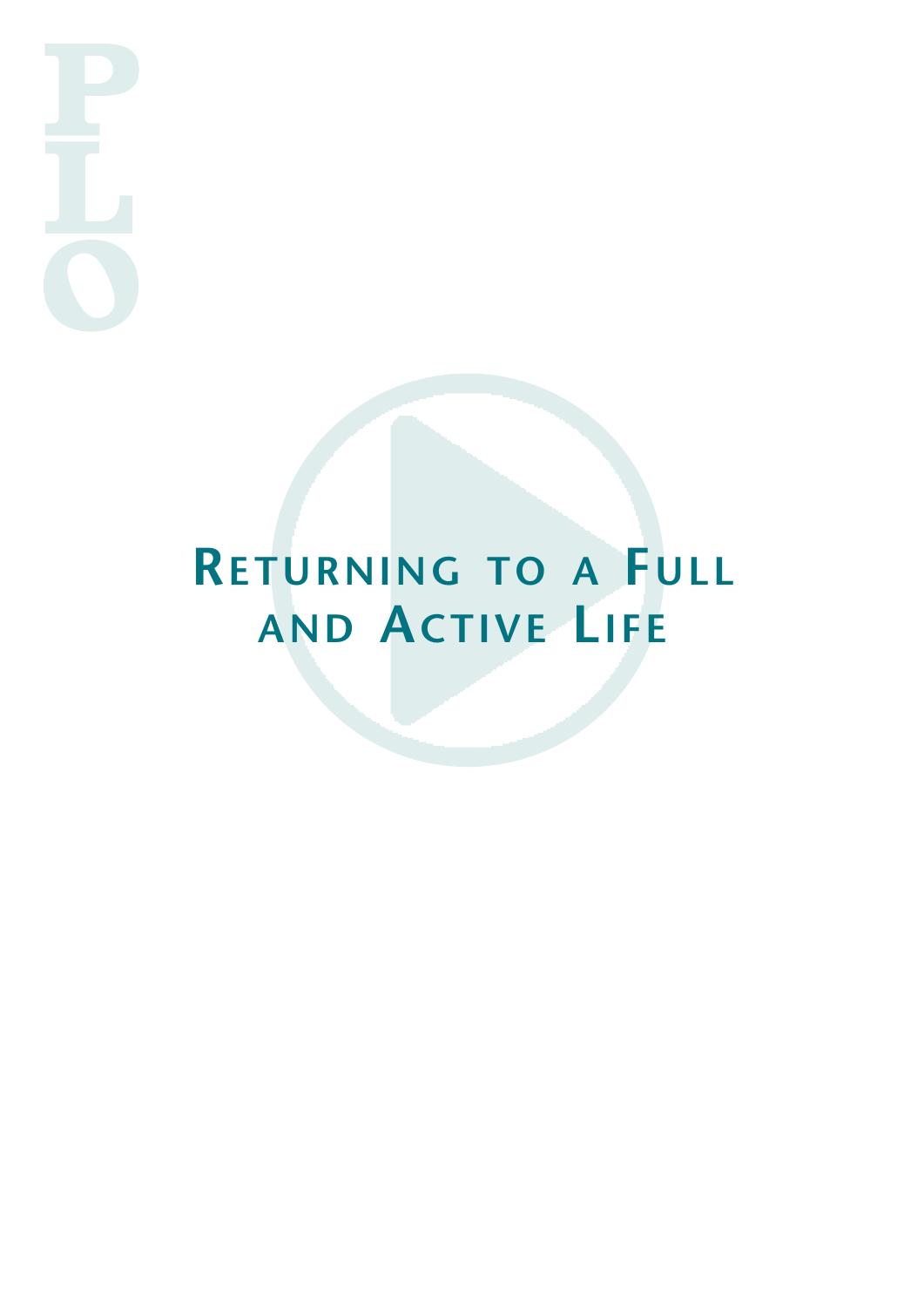Although you may feel anxious and frustrated in the early weeks following your surgery, there is no reason why you should not return to a full active life. Remember that your body works differently now and you will need to take the time to organise your meals, activities and conversations. You also may feel differently about how your body looks and it will take time to adjust to this change. Ask your medical team for support with anything that you are finding difficult to cope with. This leaflet is designed to help you get the most out of your life.

#### **Getting out and about**

Remember that there is very little that you cannot do that you did not do before your operation. Just allow time to build up your confidence and learn to plan ahead. If you are going out, go on a full stomach and carry a small snack with you.

#### **Out and about alone**

There will come a time when you will have to go out alone. This can be quite frightening at first, but your confidence will grow as you adapt to the needs of your new body. Being well prepared helps. Other people have found the following items useful:

Spare stoma protector, small mirror, tissues, medical tweezers, pen and paper, mobile phone with emergency numbers, Medical card, Medic-Alert bracelet or necklace, inflatable pillow for long distance travel.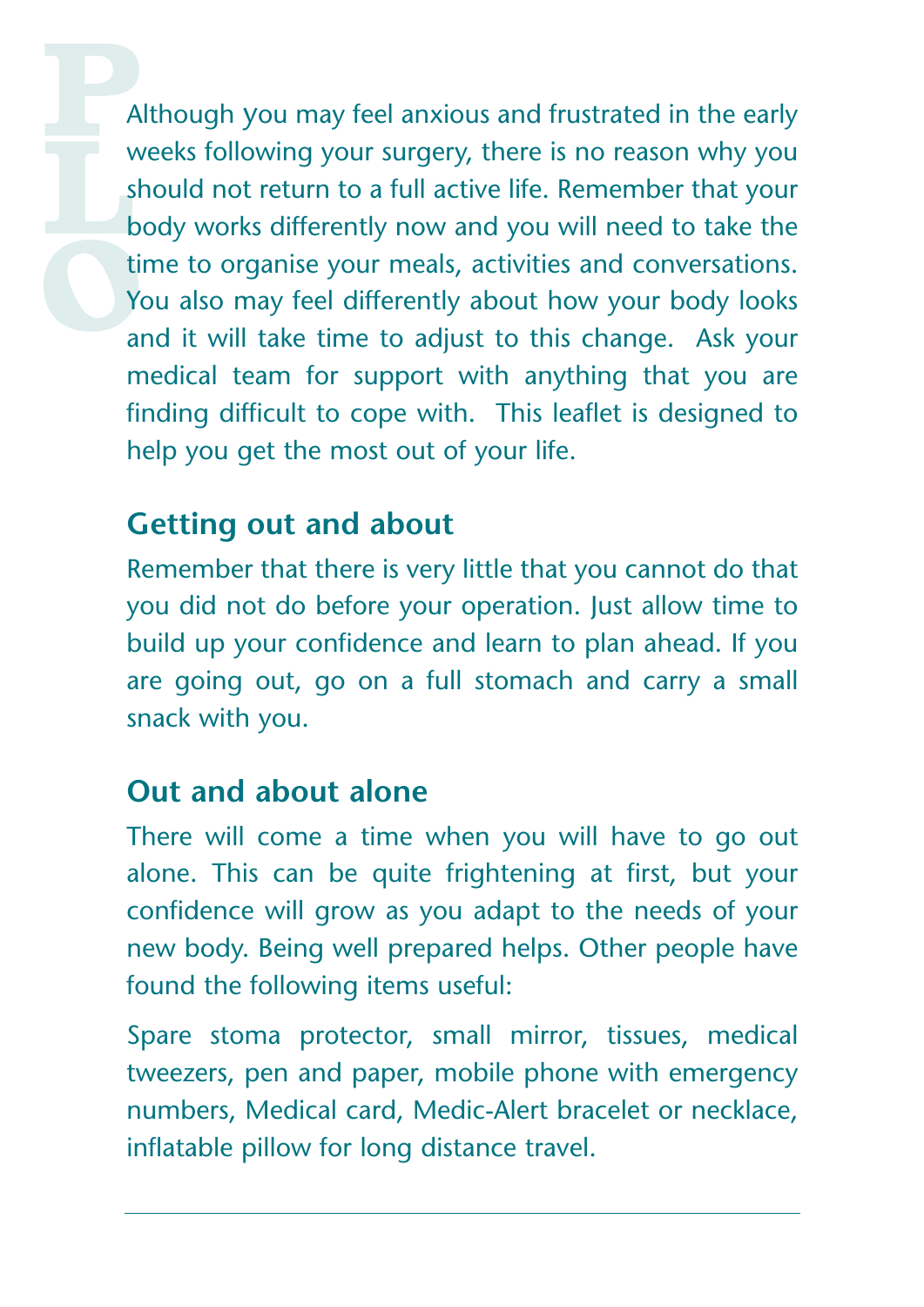## **Returning to work**



Explain to your employer and work colleagues how you need to organise your meals, activities and conversations so that they can support you.



If you go out, eat before leaving and carry a snack with you.

"My colleagues quickly noticed that I got tired after my lunch. So we all swap round and I do the admin work until I recover." (CP)

## **Eating Out**

These days eating out should cause few problems. Try the following:



Have a starter as your main meal.



Share a platter or meal between two.



- Ask for a doggy bag to take uneaten food home.
- $\bigcirc$  It will always be difficult to be heard in large noisy groups, but don't be sidelined. Find a quieter table in a restaurant/bar. You still have a lot to contribute.